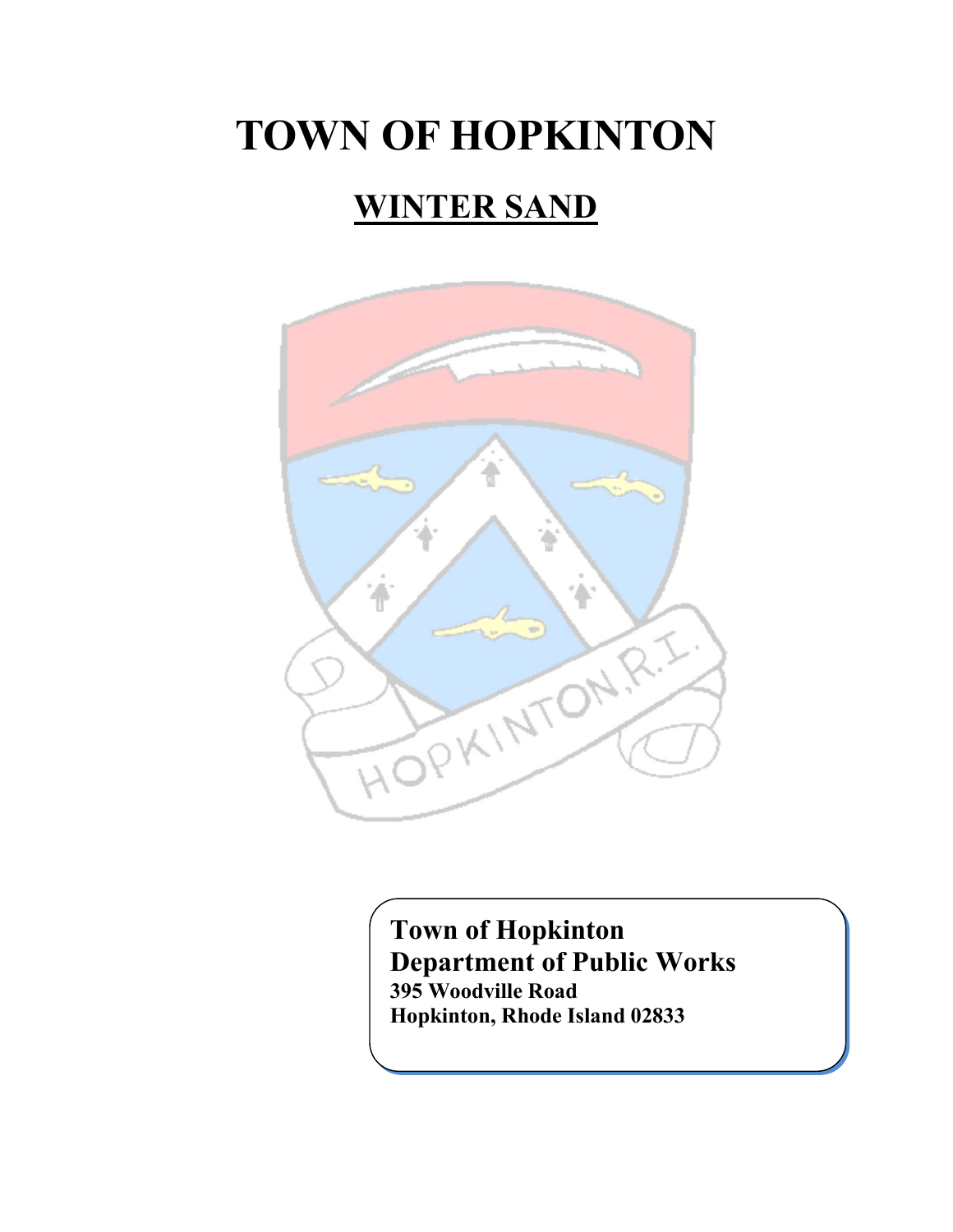# **BID INFORMATION, REQUIREMENTS AND SPECIFICATIONS**

# **"WINTER SAND"**

# **BID INFORMATION**

*BIDS DUE BY: Thursday June 16th, 2022 at 2:00 p.m.*

*BID OPENING DATE: Thursday June 16th, 2022 at 2:15 p.m.*

**BID RECEIPT LOCATION: BID OPENING LOCATION:**

Hopkinton Town Hall **Hopkinton Town Hall** 1 Townhouse Road 1 Town House Road Hopkinton, RI 02833 Hopkinton, RI 02833

Town Clerk's Office Town Hall Council Chambers

**Sealed Envelopes Must Be Marked As Follows:**

# **"***WINTER SAND***"**

**The effective date of AWARD shall be on or about, Monday, June 20th, 2022.** 

**Single Point of Contact: All requests for information related to this request should be directed to:**

> **Brian Rosso Town Manager 1 Townhouse Road Hopkinton, RI 02833 (401) 377-7761**

**Email Address: [townmanager@hopkintonri.org](mailto:townmanager@hopkintonri.org)**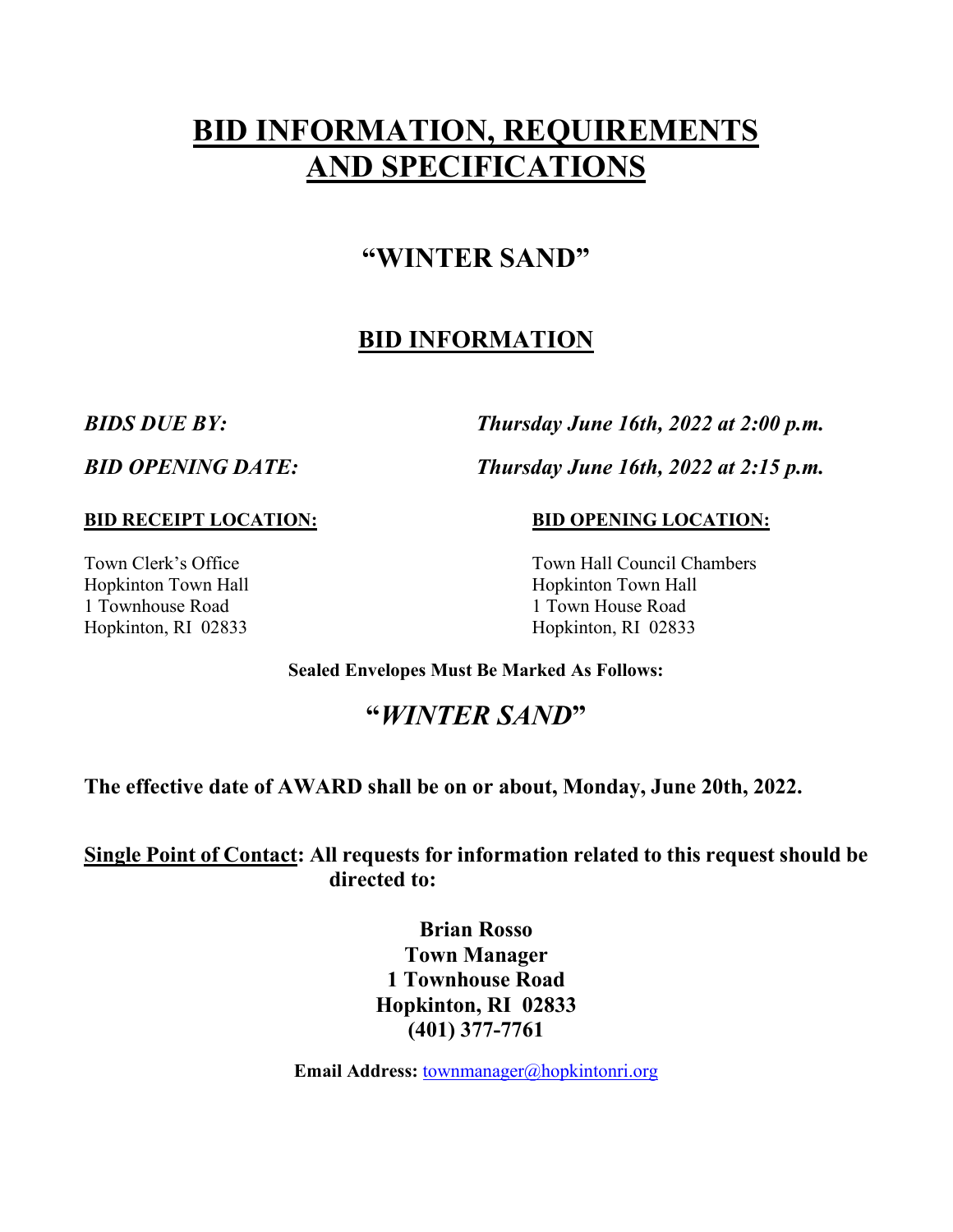# BID REQUIREMENTS

- 1. Sealed bids will be accepted in the Town Clerk's Office until 2:00 p.m. on Thursday June 16th, 2022.
- 2. Sealed bids will be opened in the Town Hall Council Chambers at 2:15 p.m. on Thursday June 16th, 2022.
- 3. Sealed envelopes must be marked "**Winter Sand".**
- 4. Proposals shall be for the delivery or pickup of winter sand from July  $1<sup>st</sup>$ , 2022 through June  $30<sup>th</sup>$ , 2025--a period of three (3) years, to the Hopkinton Public Works facility located at 395 Woodville Road, Hopkinton, Rhode Island.
- 5. Proposals shall be submitted on the attached bid sheet.
- 6. Any fees associated with the delivery of winter sand shall be included in the total bid price.
- **7. A signed copy of the Bid Instructions shall accompany the bid submission.**
- 8. Bidders are required to submit three (3) copies of their bid.
- 9. Bids are to be submitted on or before the date and time due and signed by a person authorized to represent the bidder.
- 10. No bidder may withdraw his bid within ninety (90) days after the bid is submitted.
- 11. Bids that do not meet minimum requirements shall not be considered. All exceptions must be listed.
- 12. Contracts may be competitively negotiated when it is determined, in writing, by the Town Manager that the bid prices received by competitive sealed bidding either are unreasonable as to all or part of the requirements or were not independently reached in open competition.
- 13. The Town of Hopkinton shall award the bid to the responsible bidder whose proposal is determined, in writing, to be the most advantageous to the Town. The award shall be made on the basis of the lowest evaluated or responsive bid price.
- 14. The successful bidder shall furnish a Certificate of Liability Insurance within fifteen (15) days after the Hopkinton Town Council awards the bid.
- 15. The Town reserves the right to reject any or all bids, to waive technical deficiencies or informalities, and to accept any bid that it may deem to be in the best interest of the Town.
- 16. All delivery responsibility of "*Winter Sand"* is to include F.O.B. delivery to 395 Woodville Road, Hopkinton, Rhode Island. Liability for product delivery remains with the vendor until project is complete.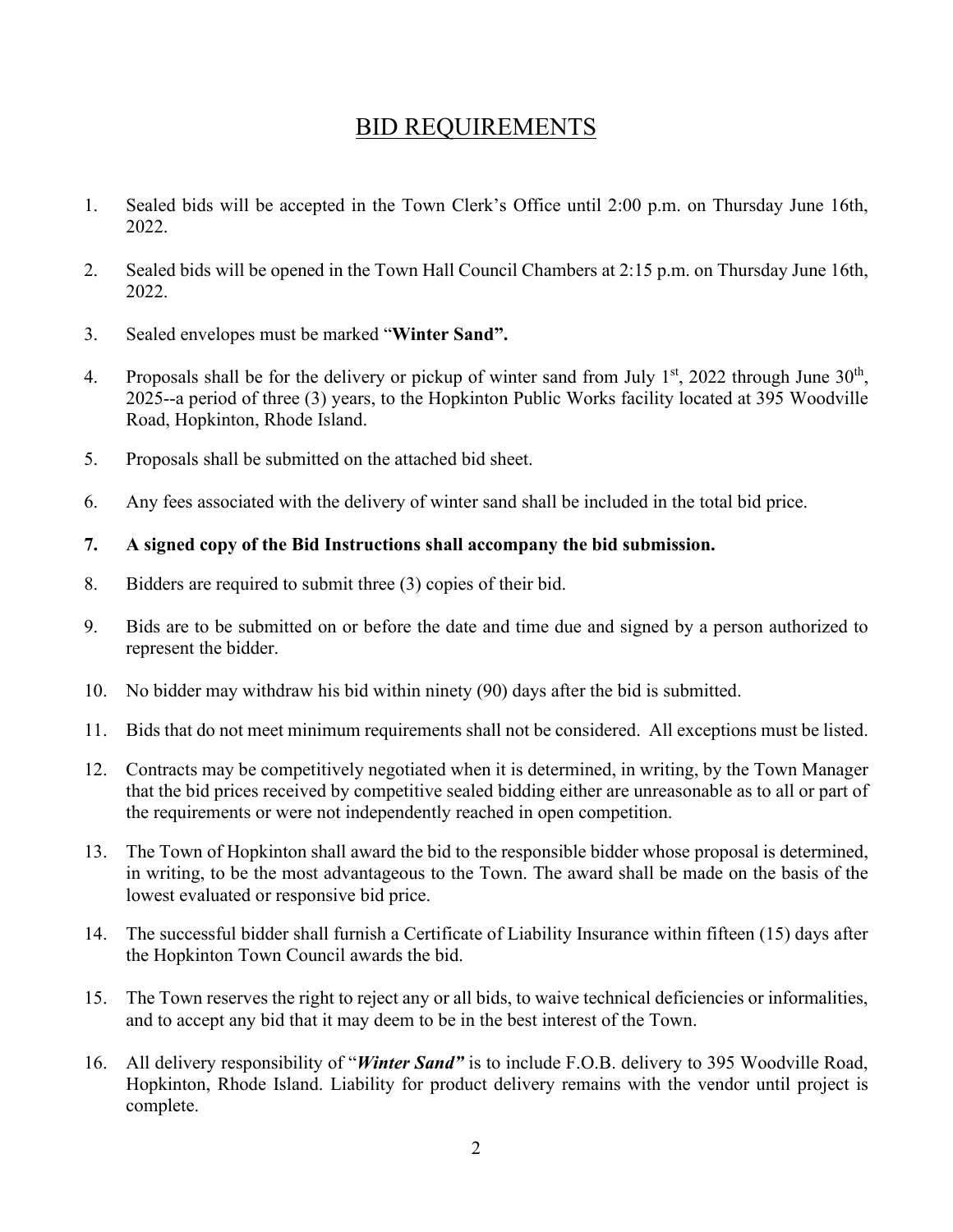- 17. There are no price escalation clauses included in the RFP.
- 18. Bidders may be asked to appear before a committee comprised of Town officials to present their proposals and qualifications.
- 19. The Town of Hopkinton is exempt from Federal excise taxes and State sales taxes.
- 20. The Town specifically reserves the right to cancel the contract or any portion thereof providing, in its opinion, the services or materials supplied by the Vendor are not satisfactory or consistent with the terms of the contract.
- 21. Copies of the Request for Proposals (RFP) may be obtained at the Town Hall, 1 Town House Road, Hopkinton, Rhode Island between the hours of 9:00 a.m. and 4:00 p.m., Monday through Friday, and are also available on the Town's website, [www.hopkintonri.org.](http://www.hopkintonri.org/)
- 22. Contact Town Manager Brian Rosso at (401) 377-7761 or [townmanager@hoptkintonri.org](mailto:townmanager@hoptkintonri.org) with any questions regarding this bidding process.

 $\overline{\phantom{a}}$  , where  $\overline{\phantom{a}}$  $\overline{\phantom{a}}$  , where  $\overline{\phantom{a}}$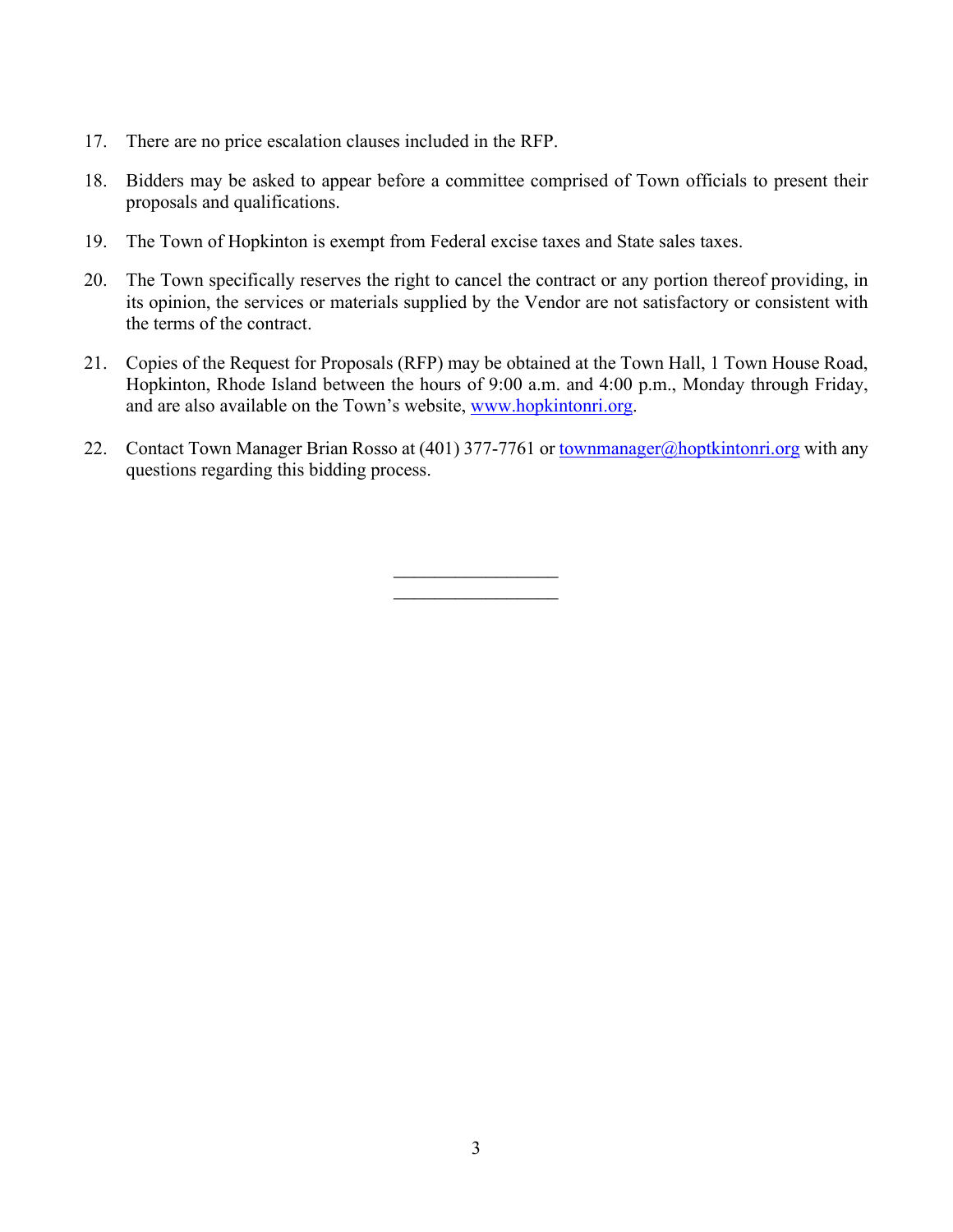# **STANDARD INSTRUCTIONS TO BIDDERS**

# **THESE ARE STANDARD INSTRUCTIONS FOR BIDS ISSUED BY THE TOWN OF HOPKINTON**

#### **1. Receipt and Opening of Bids**

Bids will be accepted in the Hopkinton Town Hall until the time indicated on the advertisement for bids, for the commodities, equipment or services designated in the specifications and will then be publicly opened and read.

#### **2. Form of Bids**

Bids must be submitted on and in accordance with the forms attached hereto, blank places must be filled in as noted, no change shall be made in the phraseology of the proposal or in the item or items mentioned therein. Bids must contain the name and proper address of the bidding firm, and must be signed by a responsible member of the firm with his/her signature and official title. Proposals that are not complete, or contain any omissions, erasures, alterations, additions or contain irregularities of any kind may be rejected.

#### **3. Submission of Bids**

- a. Envelopes containing bids must be sealed, submitted to the Town Clerk's Office and marked "**WINTER SAND".**
- b. The Town Clerk will decide when the specified time has arrived to open bids, and no bid received thereafter will be considered.
- c. Any bidder may withdraw his/her bid by written request at any time prior to the advertised time for bid opening. Telephonic bids, amendments, or withdrawals will not be accepted.
- d. Unless otherwise specified, no bid may be withdrawn for a period of ninety (90) days after the date of bid opening.
- e. Negligence on the part of the bidder in preparing the bid confers no rights for the withdrawal of the bid after it has been opened.

f. Bids received prior to the time of opening will be securely maintained by the Town Clerk. No responsibility will attach to an officer or person for the premature opening of a bid not properly addressed and identified.

#### **4. Prices**

Bidders shall list the proposed price(s) as designated on the Bid Sheet.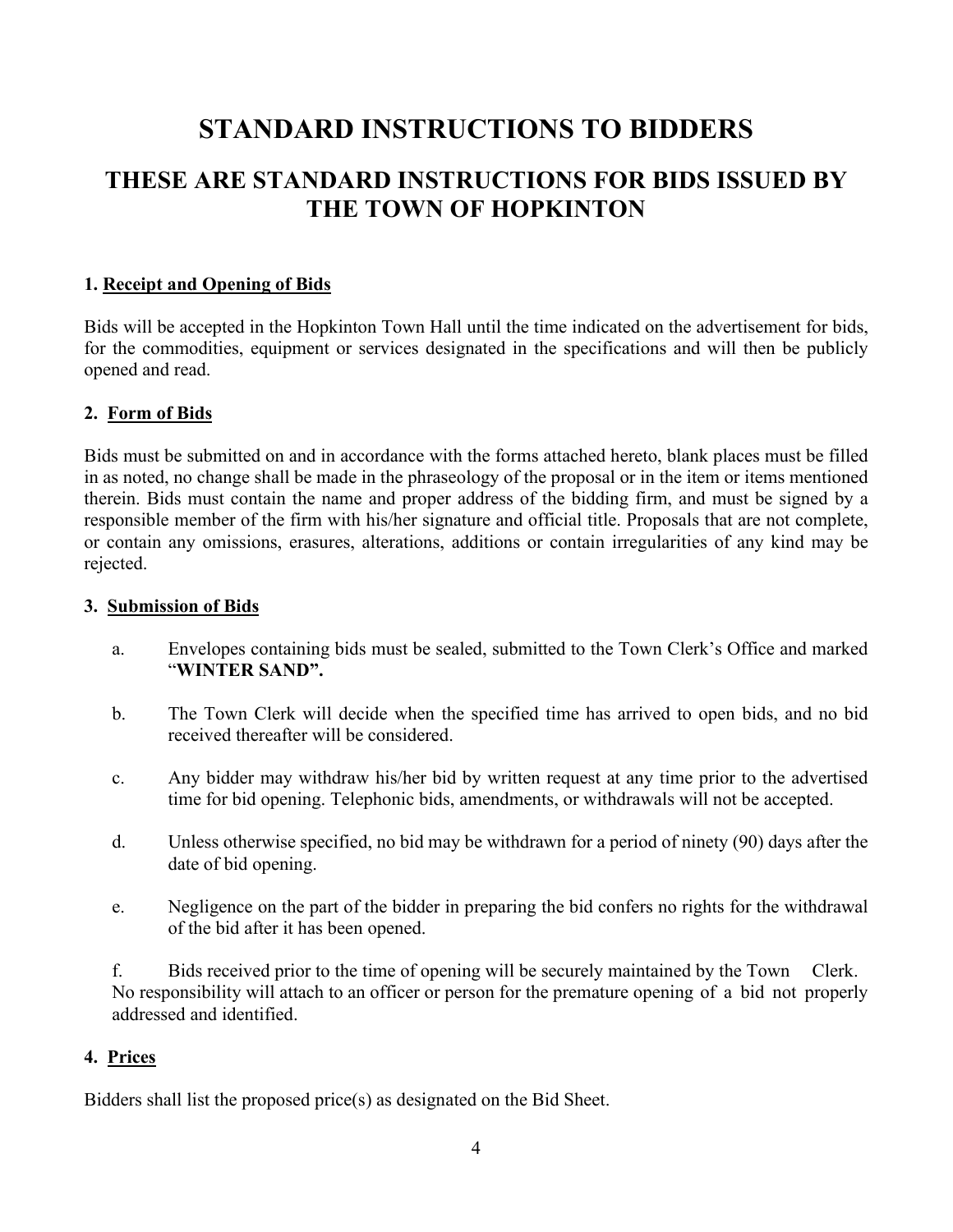#### **5. Rhode Island Sales Tax**

The Town is exempt from the payment of R.I. Sales Tax under the 1956 General Laws of Rhode Island, 44-18-30, Paragraph 1, as amended.

#### **6. Federal Excise Taxes**

The Town is exempt from the payment of Federal excise taxes. The price bid must be exclusive of taxes and will be so construed.

#### **7. "Or Equal" Bidding**

When the name of a manufacturer, a brand name, or manufacturer's catalogue number is issued as the bid standard in describing an item, this description is used to indicate quality, performance and other essential characteristics of the article required. If bidding on other than the make, model, brand or sample specified, but equal thereto, bidder must so state by giving the manufacturer's name, catalogue number and any other information necessary to prove that the intended substitution of a commodity is equal in all essential respects to the bid standard. Bidder must prove to the satisfaction of the Town Manager or by person or persons designated by him in his or their sole discretion, that his/her designated substitute is equal to the bid standard: otherwise, his/her bid will be declared "No Bid" in so far as the item in question is concerned.

#### **8. Award and Contract**

Unless otherwise specified, the Town reserves the right to make an award by item or items, or by total, as may be in the best interest of the Town.

#### **9. Delivery**

All delivery responsibility of "*Winter Sand"* shall include F.O.B. delivery to 395 Woodville Road, Hopkinton, Rhode Island. Liability for product delivery remains with the vendor until the project is complete.

Delivery shall be made between the hours of 7:00 a.m. and 3:00 p.m., Monday thru Friday.

#### **10. Affirmative Action**

Any firm providing services to or doing business with the Town of Hopkinton, R.I. shall adhere to the Town's Affirmative Action Plan for Equal Employment.

#### **11. Towns Right to Reject**

The Town reserves the right to reject any and all proposals, to waive any informality in the proposals received and to accept the proposal deemed to be most favorable in the best interests of the Town. Failure of the Vendor to perform any work for a period of ten (10) days following its commencement without the consent of the Town shall constitute a breach of duty and the Town may at its option, by written notice,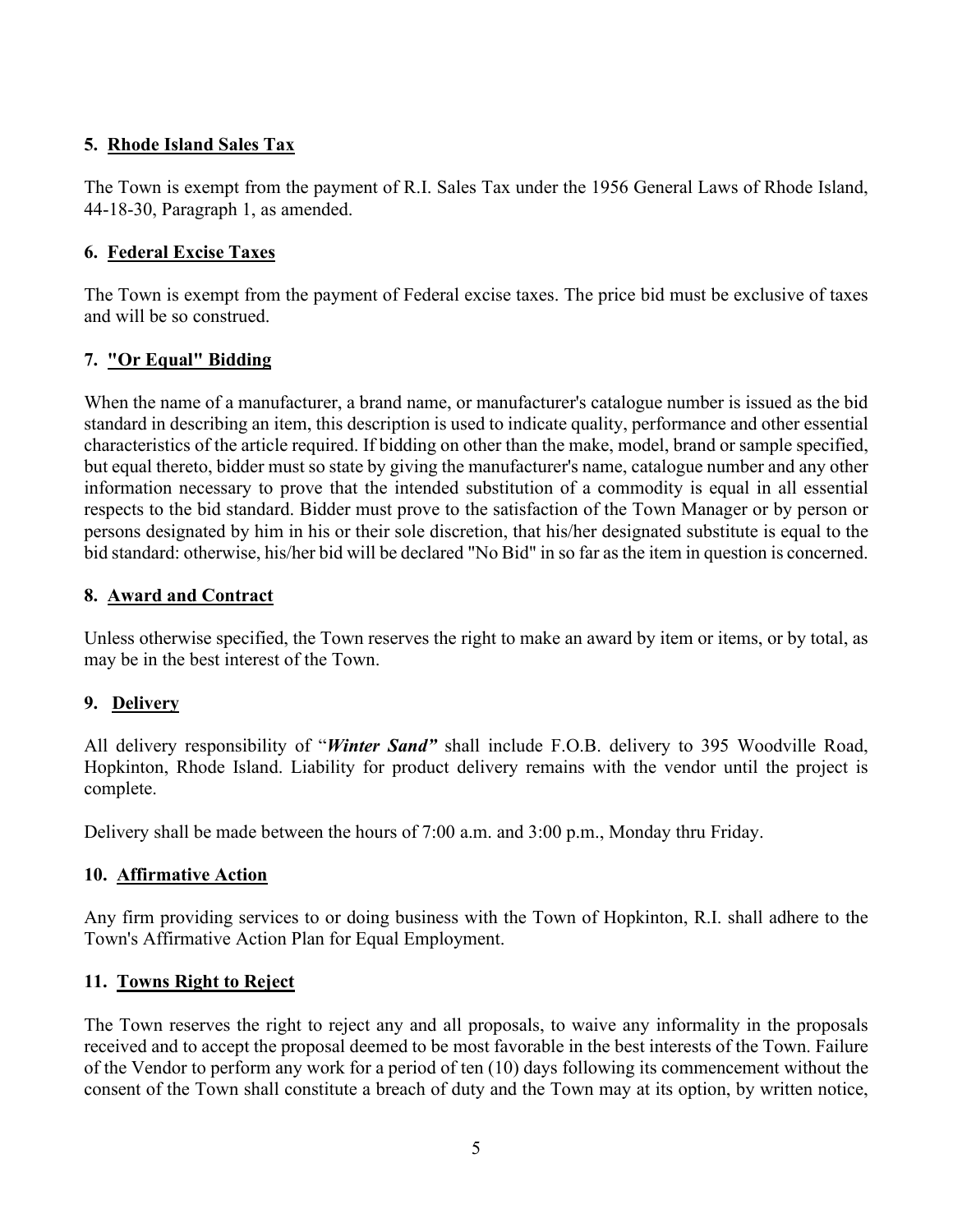terminate his/her obligations hereunder and contract for or otherwise effect the completion of the work uncompleted by the Vendor, and may offset against the contract price herein set forth, the cost and expense of completing such work, or in the event the Town has at the time of such breach and termination paid to the Vendor an amount in excess of the fair value of the work then completed, the Vendor shall refund to the Town promptly upon demand, an apportioned amount of the total sum thereto paid by the Town.

#### **12. Insurance**

The successful bidder shall submit a Comprehensive General Liability Insurance Certificate within fifteen (15) days after the bid award that meets the following minimum requirements:

#### **Certificate of Liability Insurance**

A. Commercial General Liability Insurance in the amount of one million dollars (\$1,000,000).

B. Automobile Liability Insurance in the amount of one million dollars (\$1,000,000).

C. Umbrella Liability Insurance in the amount of two million dollars (\$2,000,000).

D. Workers Compensation and Employers' Liability Insurance in the amount of one million dollars (\$1,000,000).

#### **13. Labor Regulations**

The following paragraphs regarding nondiscrimination in employment shall be included and become part of these Specifications:

- A. The successful bidder shall not discriminate in employment practices and conform to Executive Order No. 11246.
- B. Bidders must, if required, submit a compliance report concerning their employment practices and policies in order to maintain their eligibility to receive the award.
- C. Successful bidders shall submit to the Hopkinton Town Manager a list of all subcontractors who will perform work on the project, and written signed statements from authorized agents of labor pools with which they will or may deal with for employees on the work, together with any information to the effect that such labor pools practices or policies are in conformity with Executive Order No. 11246; that they will affirmatively cooperate in or offer no hindrance to the recruitment, employment, and equal treatment of employment, and equal treatment of employees seeking employment and performing work under this contract; or a certification as to when such agents or labor pools have failed or refused to furnish them, prior to award of the contract.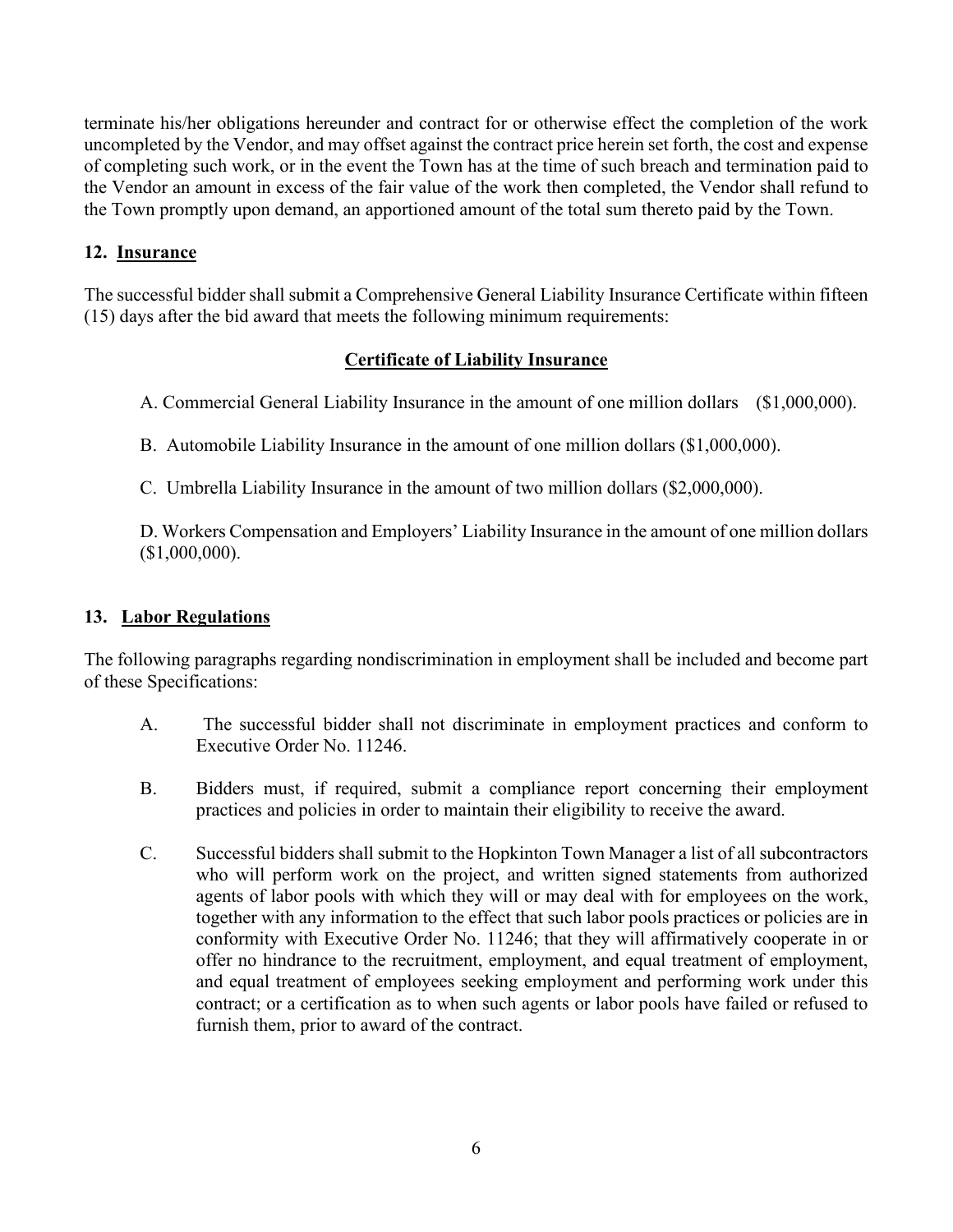#### **14. Wage Rates**

This is a prevailing wage project. Attention of the bidders is particularly called to the requirements as to conditions of employment to be observed and minimum wage rates to be paid under the contract. In conformity with the provisions of Chapter 13 of Title 37, General Laws, Rhode Island, 1956, as amended, the minimum wages for a day's work paid to craftsmen, teamsters and laborers shall not be less than the customary and prevailing rate of wages for a day's work in the locality where the work is undertaken. Such a schedule of wages has been established on a minimum hourly basis and is on file in the office of the State Department of Labor and Training.

#### **15. Remedies**

Except as may be otherwise provided, all claims, counterclaims, disputes and other matters in question between the Town and the successful bidder arising out of or relating to this agreement or the breach thereof will be decided in a court of competent jurisdiction within the State of Rhode Island.

#### **16. Indemnity**

The successful bidder shall at all times indemnify and save harmless the Town, its servants and agents, from any and all claims and from any suits, litigation, damages, losses or the like arising out of injuries sustained or alleged to have been sustained by any persons or damage to property in connection with the contract work, caused in whole or in part by acts or omissions of the successful bidder, his subcontractors, material persons, or anyone directly or indirectly connected with the contract work.

#### **17. General Guarantee**

Neither the final certificate of payment nor any provision in the contract documents nor any partial or entire occupancy of the premises by the Town shall constitute an acceptance of work not done in accordance with the contract documents or relieve the successful bidder of liability with respect to any express warranties or responsibility for faulty workmanship or materials. The successful bidder shall remedy any defects in the work and pay for any damage to other work resulting there from, which shall appear within a period of two (2) years from the date of final acceptance of the work, unless a longer period is specified by the Town and/or by virtue of any specific product guarantees and/or warranties. The Town will give final notice of observed defects with reasonable promptness.

The successful bidder shall guarantee satisfactory operation of any item of equipment for two (2) years or for any other time period consistent with any specific product guarantees and/or warranties from the date of final acceptance.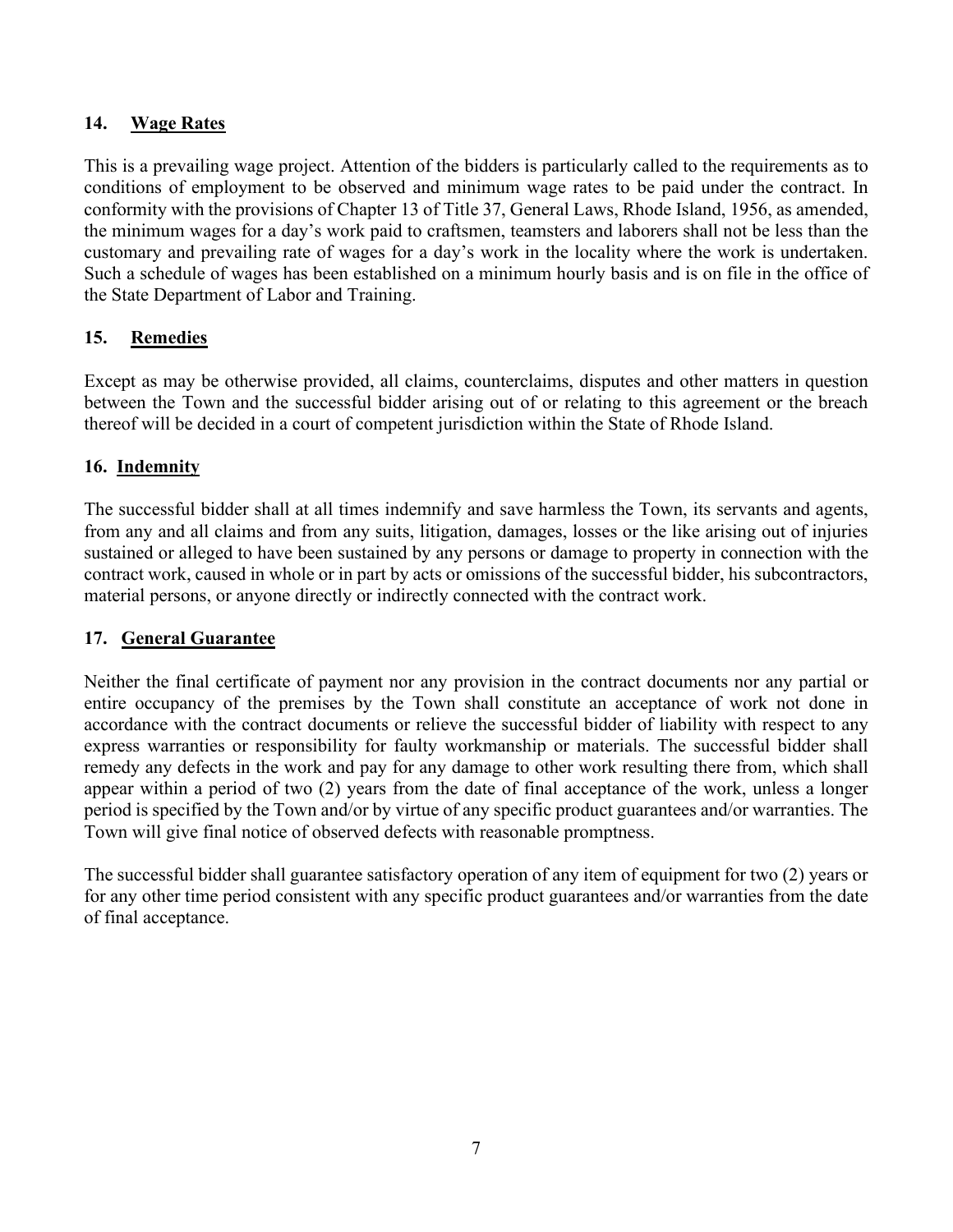**I hereby certify that I have read and agree to these Bid Instructions.**

**A signed copy of the Bid Instructions shall be submitted to the Town Clerk's Office at the time the bid is submitted.**

 $\mathcal{L}_\text{max}$  , where  $\mathcal{L}_\text{max}$  and  $\mathcal{L}_\text{max}$ 

**\_\_\_\_\_\_\_\_\_\_\_\_\_\_\_\_\_\_\_\_\_\_\_\_\_\_ \_\_\_\_\_\_\_\_\_\_\_\_\_\_\_\_\_\_\_\_\_\_\_\_\_\_\_\_\_\_**

**Date Name**

**Company Name**

**\_\_\_\_\_\_\_\_\_\_\_\_\_\_\_\_\_\_\_\_\_\_\_\_\_\_\_\_\_\_ Company Street Address**

**\_\_\_\_\_\_\_\_\_\_\_\_\_\_\_\_\_\_\_\_\_\_\_\_\_\_\_\_\_\_**

**\_\_\_\_\_\_\_\_\_\_\_\_\_\_\_\_\_\_\_\_\_\_\_\_\_\_\_\_\_\_ City/Town/State**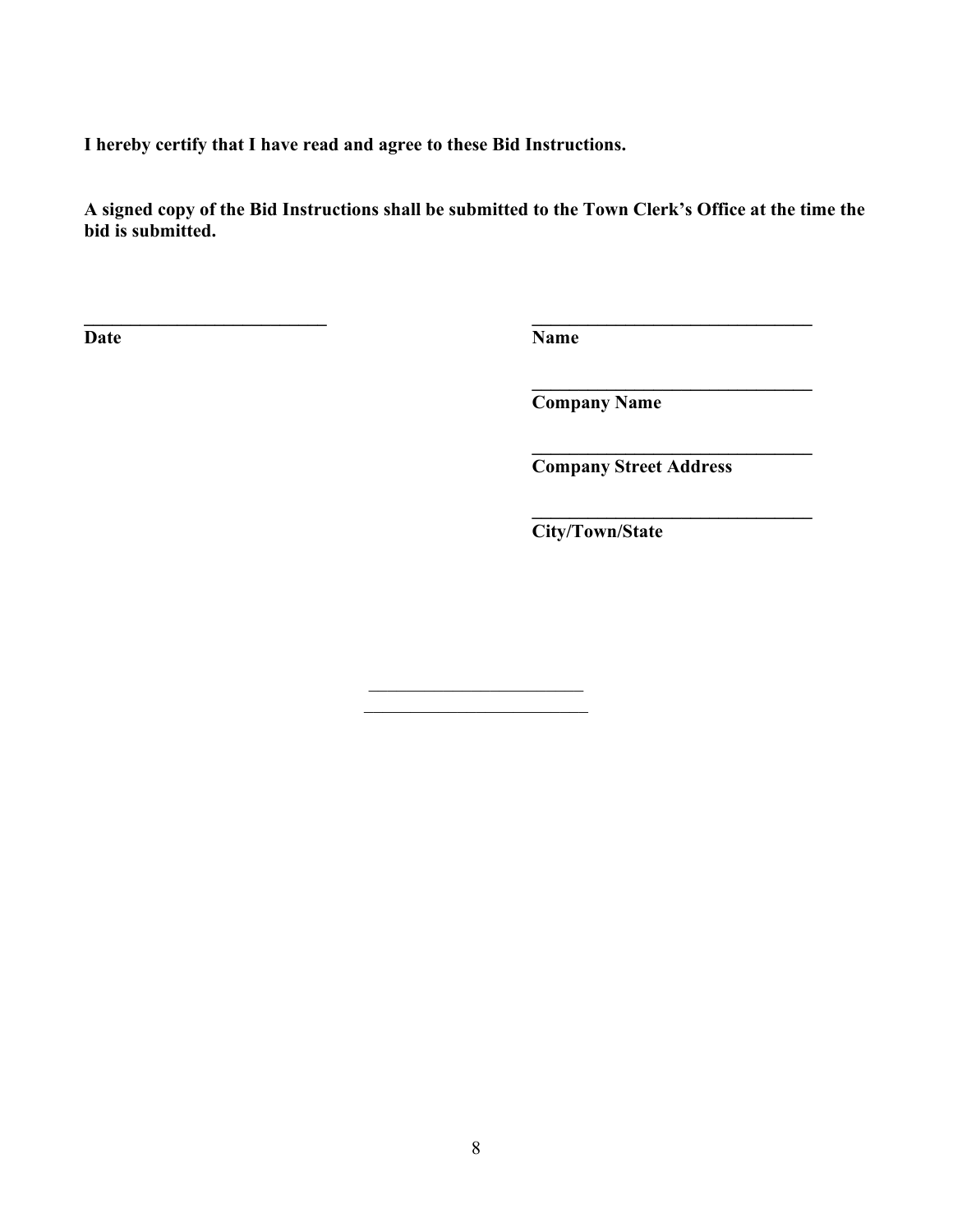## **SPECIFICATIONS**

This Request for Proposals (RFP) is for winter sand for use on icy roadways. At the Town's discretion, winter sand may be picked up by or delivered to the Town of Hopkinton Department of Public Works (DPW), 395 Woodville Road, Hopkinton, Rhode Island.

### **SAND SHALL CONSIST OF CLEAN, HARD, DURABLE PARTICLES OF CRUSHED AND/OR UNCRUSHED GRAVEL AND SHALL MEET THE FOLLOWING GRADATION**

The gradation shall meet the grading requirements of the following table:

Percent by Weight Sieve Designation Passing Square Mesh Sieve

#### REQUIREMENTS:

SIEVE SIZE: ¼" GRADATION - % PASSING: 100

SIEVE SIZE: #20 GRADATION- % PASSING: 30-60

SIEVE SIZE: #50 GRADATION- % PASSING: 7-30

SIEVE SIZE: #100 GRADATION- % PASSING: 3-8

- 1. Winter Sand bids shall be for a three (3) year period from July 1st, 2022 through June 30th, 2025.
- 2. Winter sand shall be priced and sold by the ton or cubic yard. For price comparison, a cubic yard shall weigh approximately 1.4 tons.
- 3. Aggregate for the sane shall be sand of hard durable, sharp grained particles free from vegetable matter, lumps or balls of clay or other deleterious substances.
- 4. An inspection of the pit and/or a representative sample of the material may be requested, prior to awarding the bid.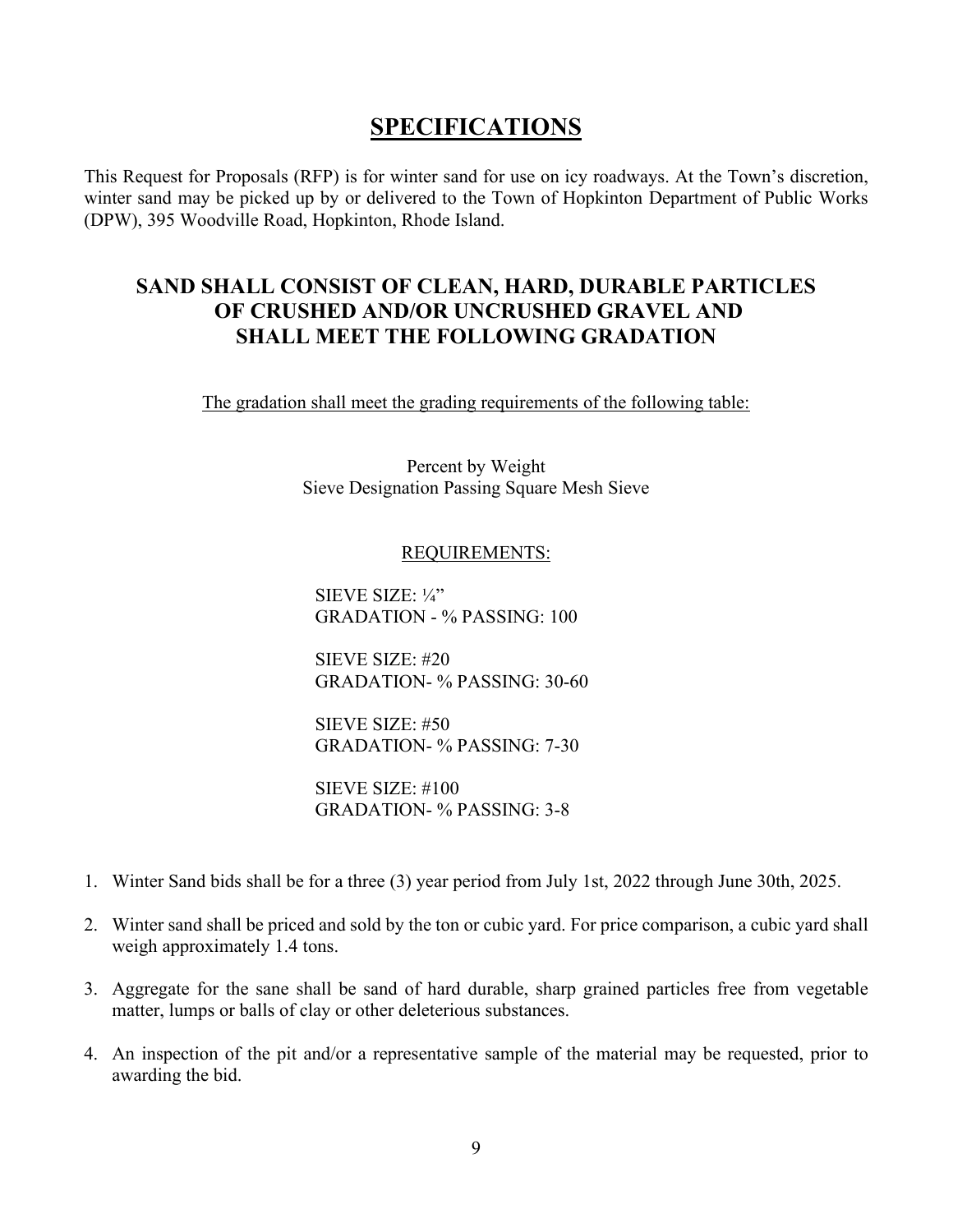- 5. No bid shall be accepted unless the pit location is stated in bid documents.
- 6. If sand is sold and picked up by the ton, there must be an on-site scale house, with a certified scale, to weigh trucks and sand or the use of a scale house within close proximity to the pit. Weight slips must be signed for by the DPW Director or his designee.
- 7. All sand sold by the cubic yard must be approved for proper capacity and signed for by the DPW Director or his designee.
- 8. The pit site must have a loader and operator available to load trucks, upon request.
- 9. Sand must be screened, to prevent clumping or the mixing of rocks or debris.
- 10. Sand must be available to the Town of Hopkinton within 24 hours of a request by the Department of Public Works.
- 11. If sand is to be delivered, it will be delivered to Hopkinton Public Works Complex, 395A Woodville Road, Hopkinton, Rhode Island, 02833.
- 12. All bidders must comply with all Federal, State and local laws and regulations.
- 13. All prospective bidders are encouraged to visit these sites to ensure that proper access is available for deliveries.
- 14. The successful bidder shall provide a *Comprehensive Liability Insurance Certificate*, as enumerated in Section 12 of the Standard Instructions to Bidders.

 $\overline{\phantom{a}}$  . The set of the set of the set of the set of the set of the set of the set of the set of the set of the set of the set of the set of the set of the set of the set of the set of the set of the set of the set o